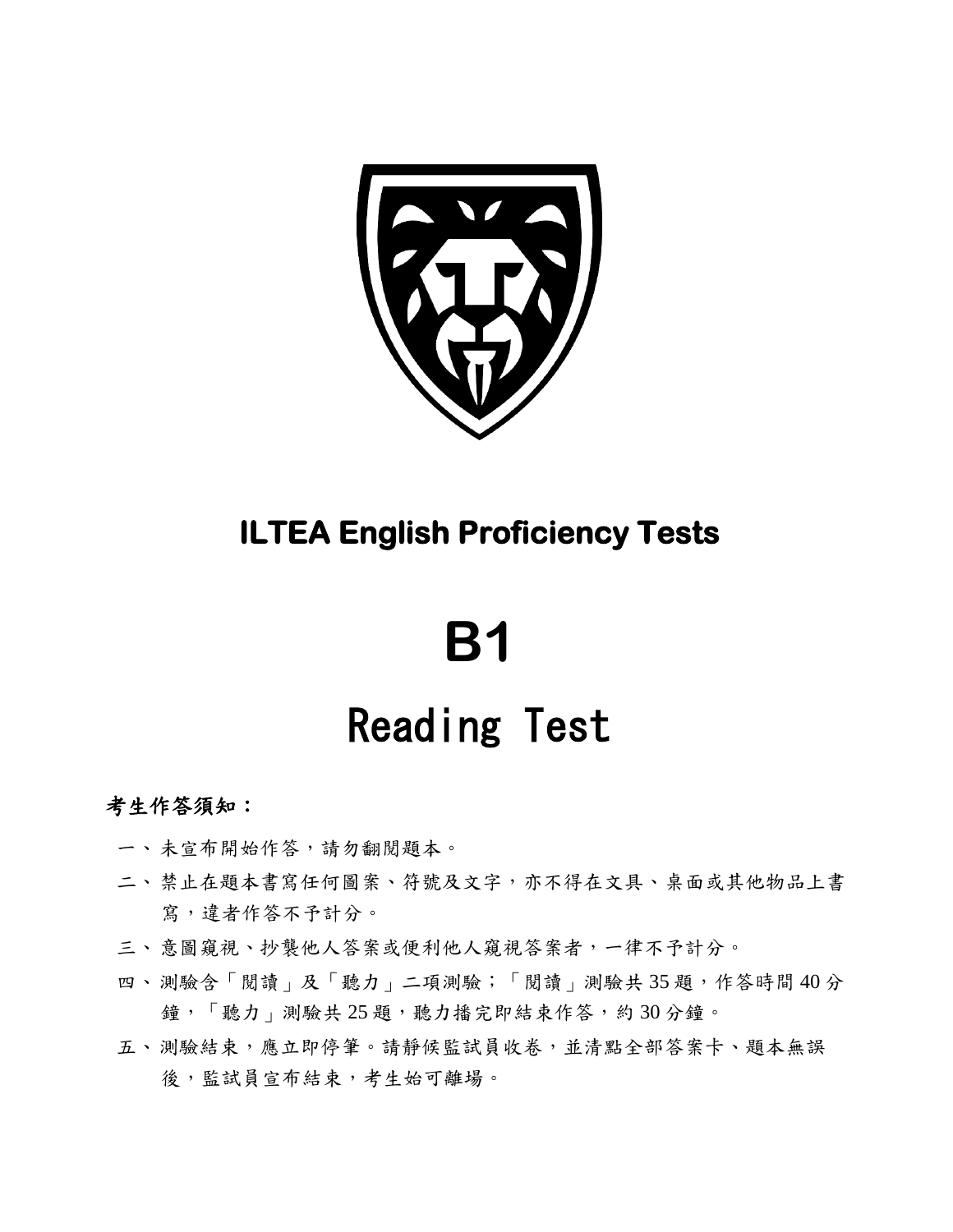ī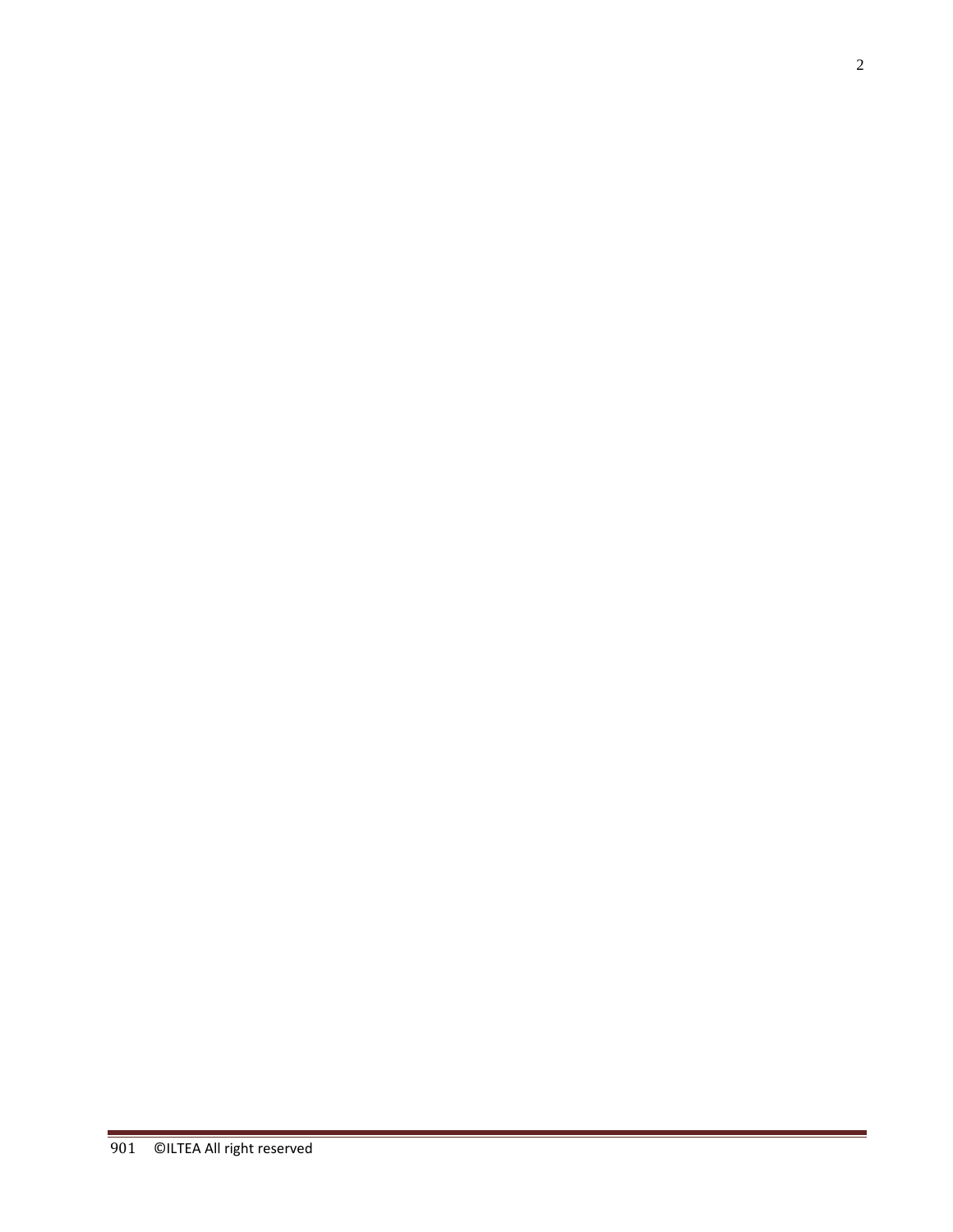#### QUESTIONS 1 - 5

\*Look at the sign in each question.

\*Someone asks you what it means.

\*Mark the letter next to the correct explanation – A, B, C or D on your answer sheet.

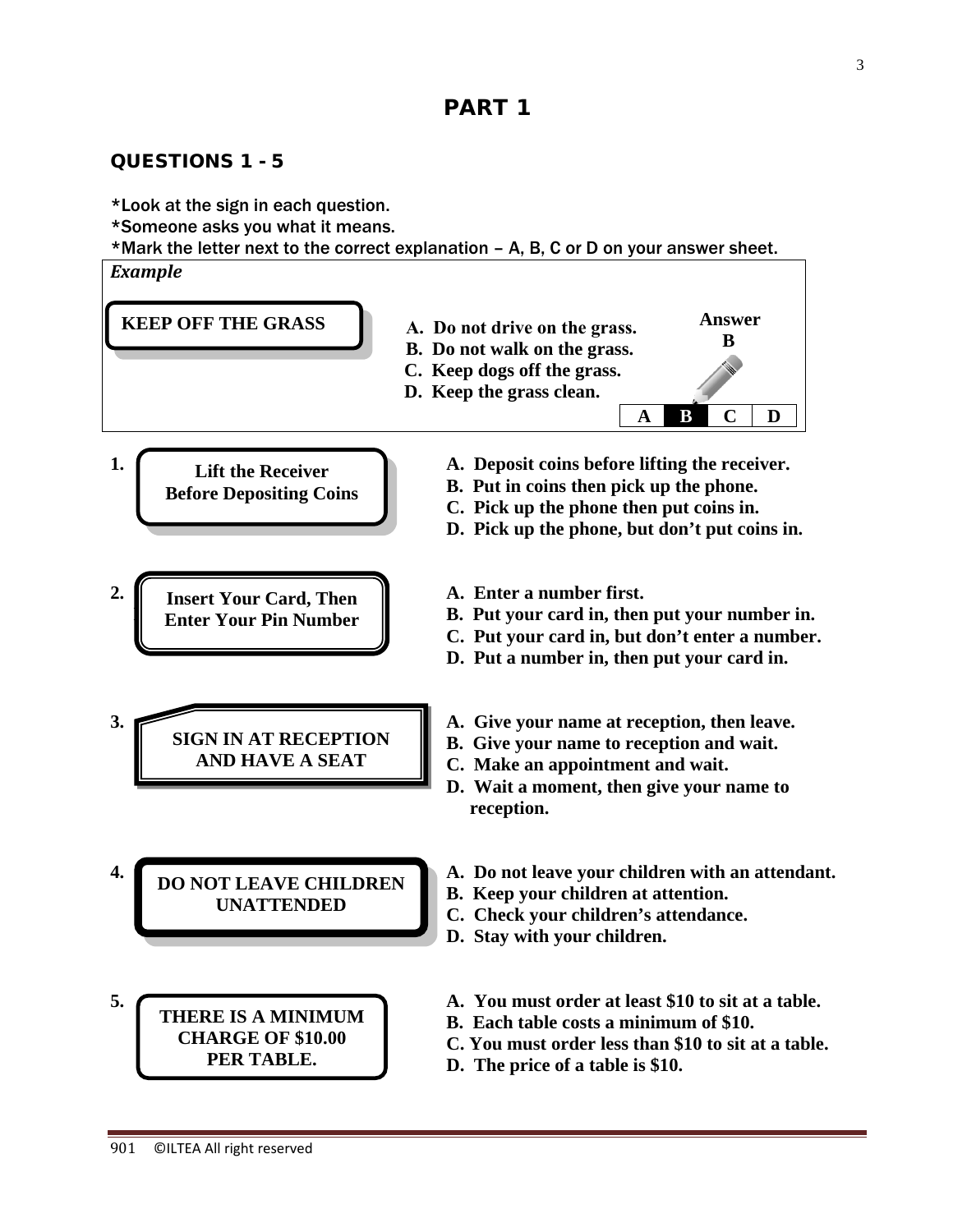#### QUESTIONS 6 - 10

- The people below all want to take a general interest course at night school.
- On the opposite page there are descriptions of five night school courses.
- Decide which course (letters  $A E$ ) would be the most suitable for each person (numbers  $6 10$ ).
- For each of these numbers mark the correct answer on your answer sheet.

#### **6. John is a doctor.**

He likes to visit historical sites in Europe, and enjoys reading historical fiction in his free time.

#### **7. Anne is an exchange student living in England for one year.**

She lives by herself in a dormitory room that has a small kitchen. She hates the cafeteria food offered at the school.

#### **8. Alfred works at a small magazine.**

He learned to play the cello when he was a boy, but he really likes pop music and hopes to join a band some day.

#### **9. Maggie is a geography teacher who**

loves to watch live theater on the weekends. The principal at her school has asked her to start a drama club for the students.

#### 1**0. Alex is a single father of three.**

He thinks food in the shops is getting to be too expensive. He would like to start growing some of his own food.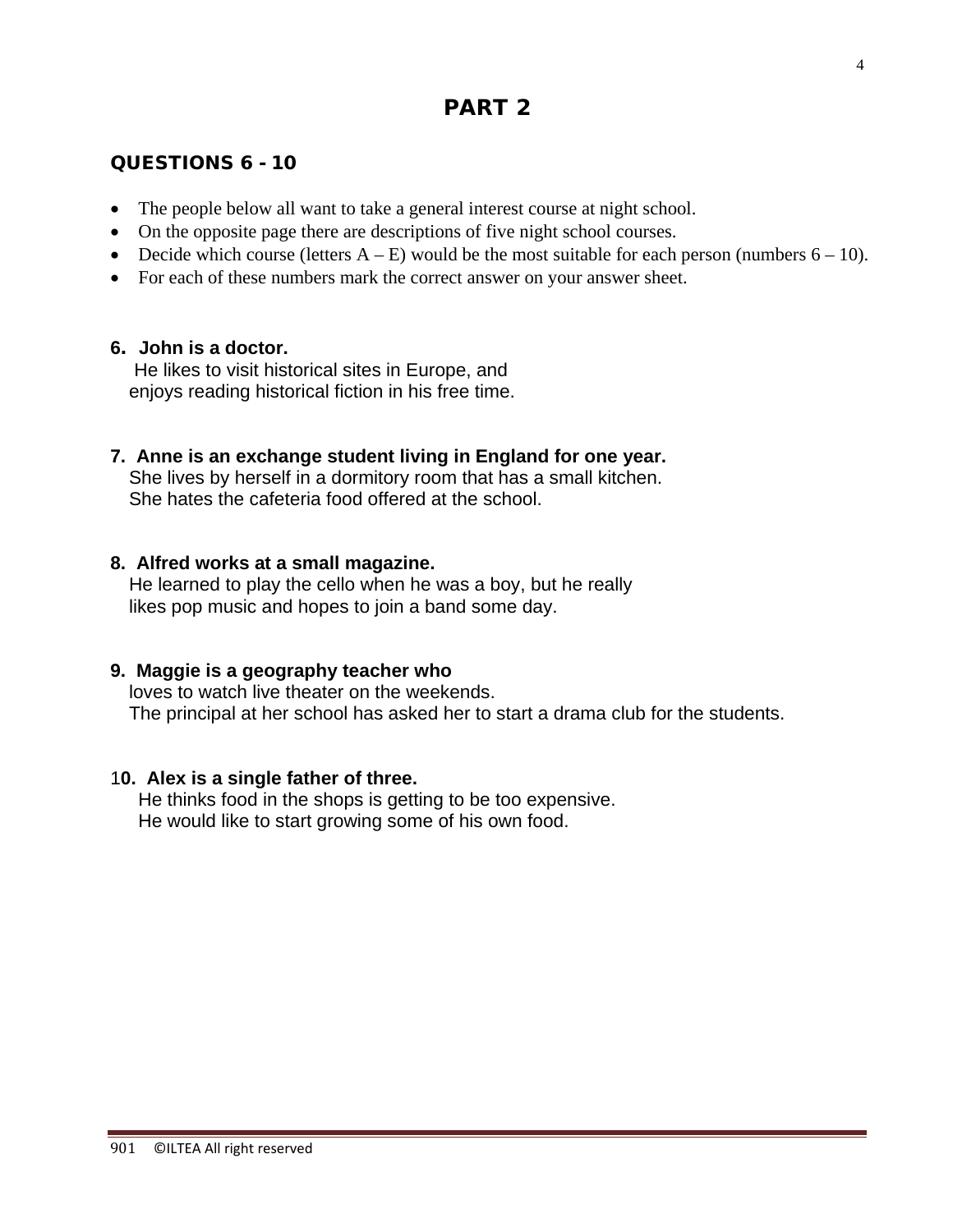### Benton High Night School Courses

#### **A. The Urban Farmer**

 This is a 40-hour course aimed at people living in the city who would like to start their own kitchen garden. The instructor is a professor of horticulture from the University of North York. Students will learn everything from identifying soil types to local seasonal growth patterns for indigenous and exotic fruits and vegetables.

#### **B. Mapping The Crusades**

 This is a 40-hour course for people who are interested in historical research. The course will focus on identifying the exact routes that European Crusaders took on their many marches to the Holy Land and the sites where major and minor battles took place. The instructor is a renown professor of Medieval History from Oxford University.

#### **C. Expression through Drama**

 This is an 80-hour course for people interested in stage acting or theater art. The course will be devoted to the production of a final performance of George Bernard Shaw's "The Iceman Cometh" in a post-modern milieu. All aspects of stagecraft will be presented to students through the expert guidance of a past director of the Royal Shakespearean Festival.

#### **D. Popular Music for Electric Guitar**

 This is a 40-hour course for people who already have some musical training but would like to learn more about creating and performing their own music. The class will operate on the basis of a workshop for musicians to explore their creativity through directed "jam sessions". The instructor is a popular entertainer from the local music scene.

#### **E. Single's Servings**

 This is a 40-hour course for single people who would like to be able to prepare their own healthy and delicious single serving meals. The course will also deal with safe ways for storing and preserving food, as well as, economical ways of shopping for single people. This course will be offered in the home economics department of the school, so students will have the opportunity to prepare meals themselves.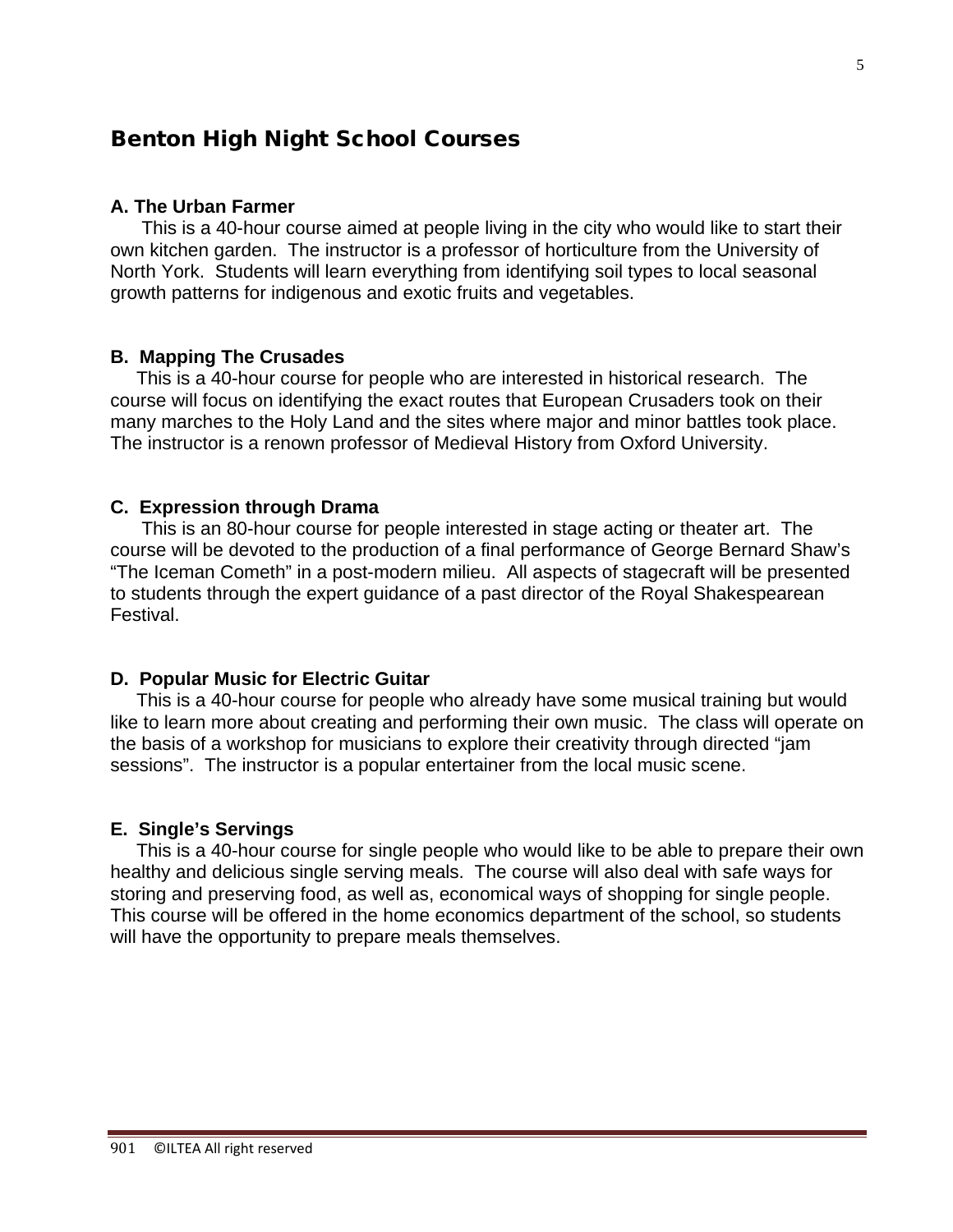#### QUESTIONS 11 - 20

- Look at the statements below about a golf course.
- Read the text on the opposite page to decide if each statement is *True* or *False*.
- If it is *True*, mark **A** on your answer sheet.
- If it is *False*, mark **B** on your answer sheet.

11. Groups of six or more golfers pay less to use the course from Monday to Friday.

- 12. Green fees are the same for children and adults.
- 13. There is an extra charge to rent golf clubs.
- 14. Golf lessons are offered on weekday mornings from 6 a.m. to 10 p.m.
- 15. Tournament dates are listed on a schedule in the clubhouse.
- 16. People should not eat or drink on the course.
- 17. The restaurant and the bar are open at the same time.
- 18. There is a parking lot on the south side of the clubhouse.
- 19. There is an hourly charge for parking.
- 20. Tennis courts will be ready to play on next year.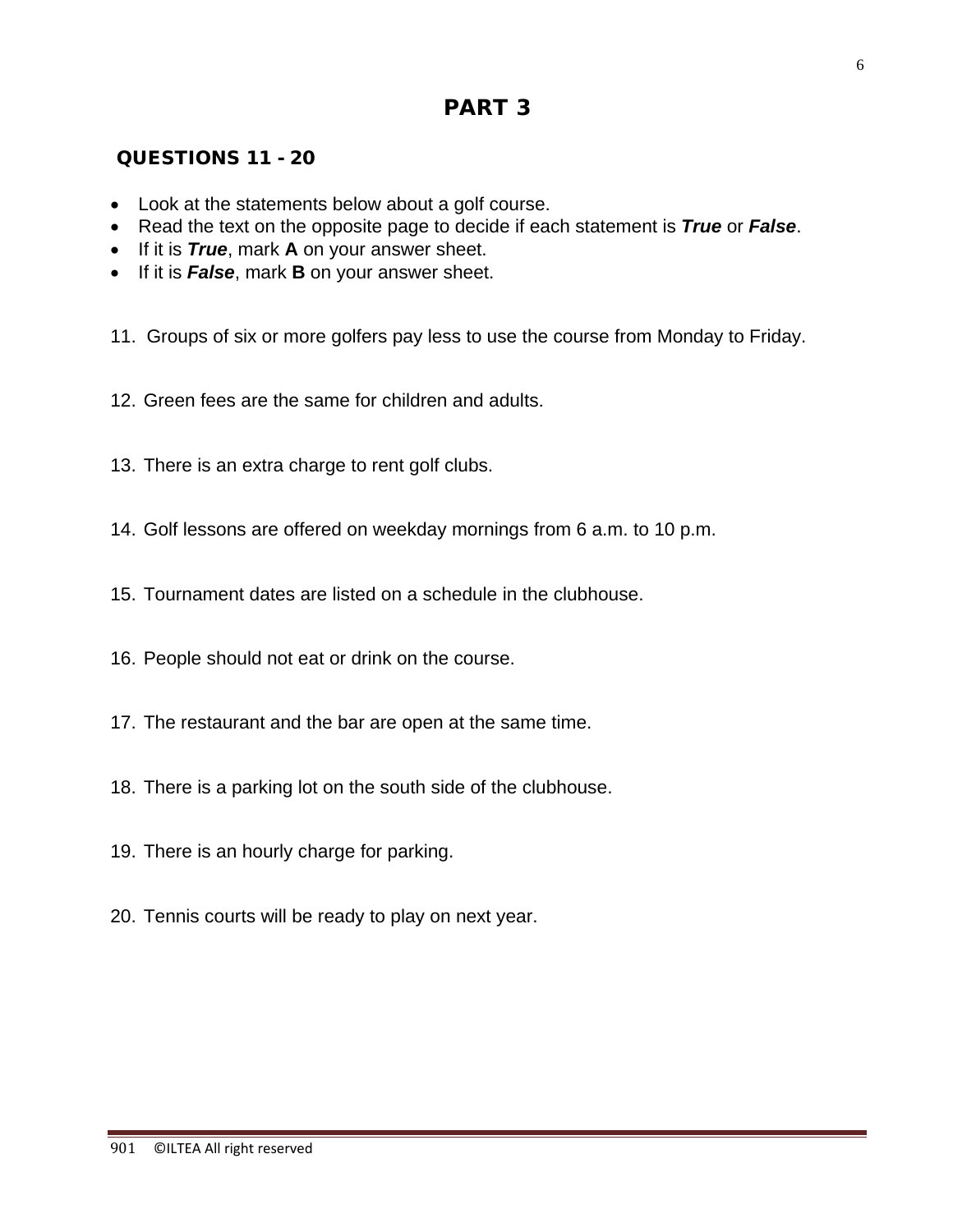#### MISSION HILLS GOLF CLUB

#### April to October

#### **HOURS OF OPERATION**

Weekdays: 6 a.m. to 9 p.m. Saturdays and Sundays: 6 a.m. to 8 p.m.

#### **FEES**

Adult: \$25 per nine holes Child: \$15 per nine holes \*Special weekday discounts for groups of six or more. \*There will be an added charge for club rental.

#### **LESSONS**

Group lessons are offered on weekday mornings from 6 a.m. to 10 a.m. Private lessons can be arranged anytime on an individual basis.

#### **TOURNAMENTS**

There are four public tournaments for adults and two junior tournaments held during the season, in addition to private corporate tournaments, at which times the club's regular play will be disrupted or suspended. All tournament details and dates are listed on a schedule available in the clubhouse.

#### **GENERAL CLUB INFORMATION**

Food and drink are strictly prohibited on the course at all times without exception.

The "19<sup>th</sup> Hole" club restaurant operates daily from 8 a.m. to 9 p.m.

The "Hole in One" bar and lounge is open for your relaxation daily from 11 a.m. to 10 p.m.

Free parking is available in the lot on the south side of the clubhouse. Parking on the north side is reserved for members.

Tennis courts are now under construction to the east of the south parking lot and will be open for play next year.

#### HAVE A GREAT DAY AT MISSION HILLS!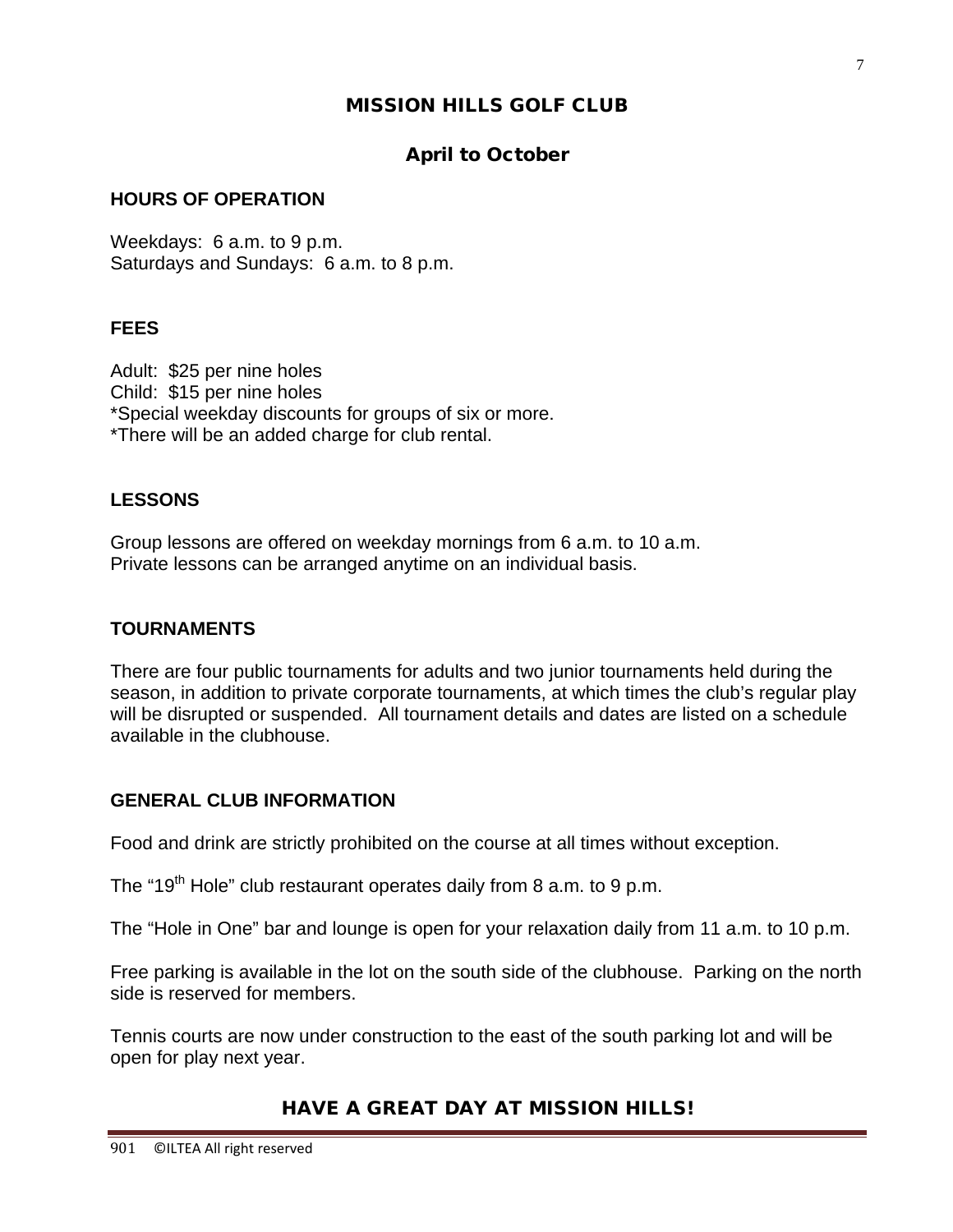#### QUESTIONS 21 – 25

- Read the text and questions below.
- For each question, mark the correct answer **A, B, C** or **D** on your answer sheet.

"The best age to start learning a foreign language is between two and four," says Heidi Miller, a language teacher and researcher. "It is the time in life when the development of the brain is the most responsive to language acquisition." Heidi, who lives in Taiwan, prefers to teach younger children, although she will accept children up to the age of six. When she first started teaching most of her students were pre-kindergarten age, but it was not until she experienced teaching older students that she realized how fast the younger ones had learned.

This is when she became interested in the research of language learning. Heidi began a series of tests on groups of students at certain ages. She monitored things like attention span, behavior and language retention. Heidi noticed a clear division that began to appear in the children at the age of three and a half years. From this age the children, generally, began to become restless and distracted. Heidi surmised that as their brains developed the children became increasingly interested in a variety of activities and this affected their focus on the single stimulus of language learning.

Heidi now advises parents that children under the age of four should take English language classes every day for at least four hours. After they reach the age of four, she suggests that children be placed in a more balanced classroom environment with one hour of English language class every day.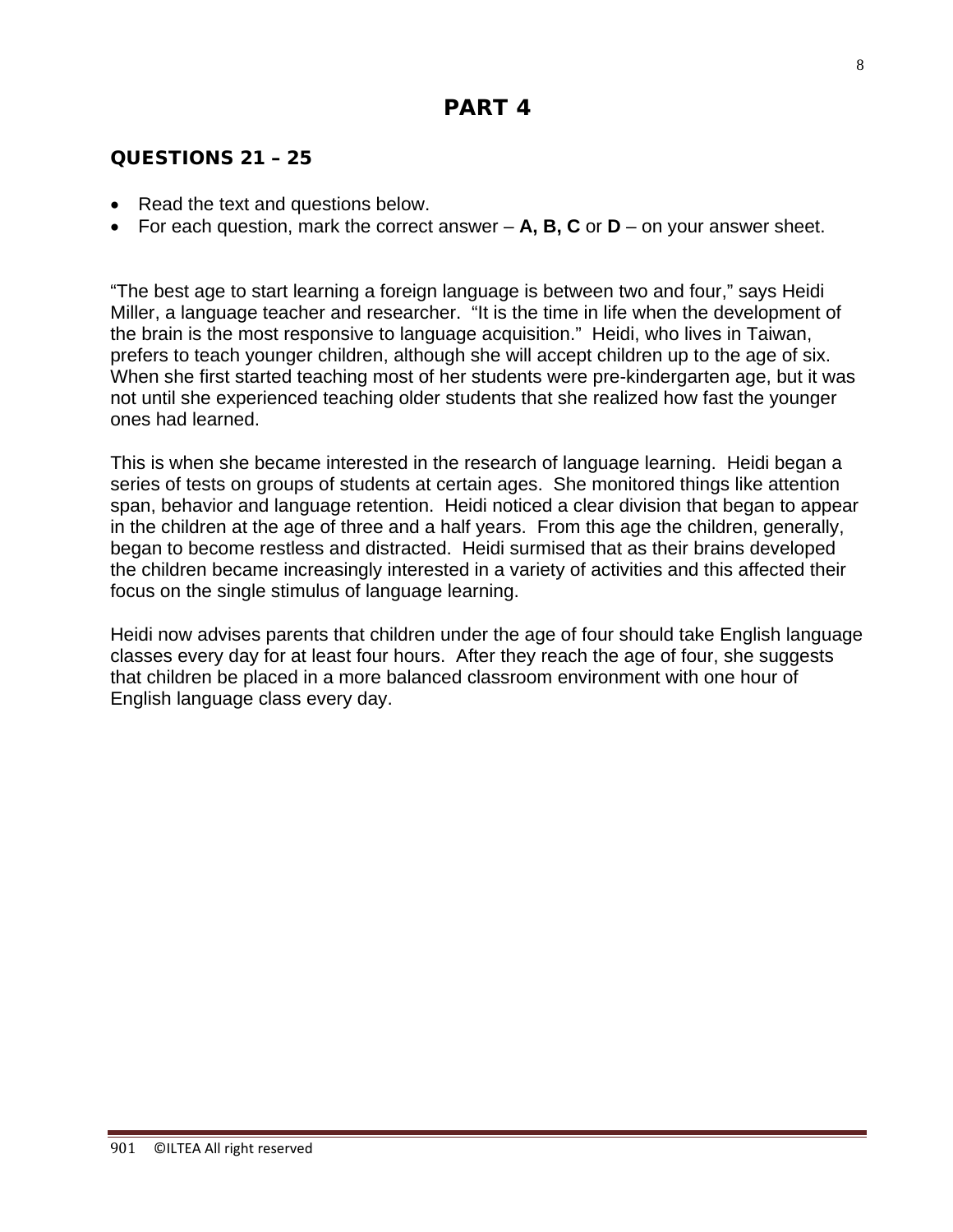- **21. What is the writer trying to do in the text?**
	- **A. explain why Heidi likes teaching younger children**
	- **B. explain why children learn language easier at a young age**
	- **C. give parents advice on how children should study**
	- **D. explain why Heidi is an English teacher**
- **22. Why would someone read this text?**
	- **A. to find out the best age to start studying language**
	- **B. to learn about teaching children**
	- **C. to find out how Heidi teaches English**
	- **D. to learn why children should study Enlgish**
- **23. What opinion does Heidi have about learning a language?**
	- **A. Children should study more after they turn four.**
	- **B. Children should study a language for many hours every day.**
	- **C. Children should study a language more between the ages of two and four.**
	- **D. Parents should stop children from studying a language after they turn four.**
- **24 When did Heidi become interested in the research of language learning?**
	- **A. When she was a student.**
	- **B. When she moved to Taiwan.**
	- **C. After she experienced teaching older children.**
	- **D. After she began a series of tests.**
- **25 Which of the following would Heidi include in an advertisement for her school?**
	- **A. English Classes for 2 4 year olds: 4 hours per day.**
	- **B. Your children will learn English in four hours.**
	- **C. Parents should study English for one hour per day.**
	- **D. We have balanced classes for all children.**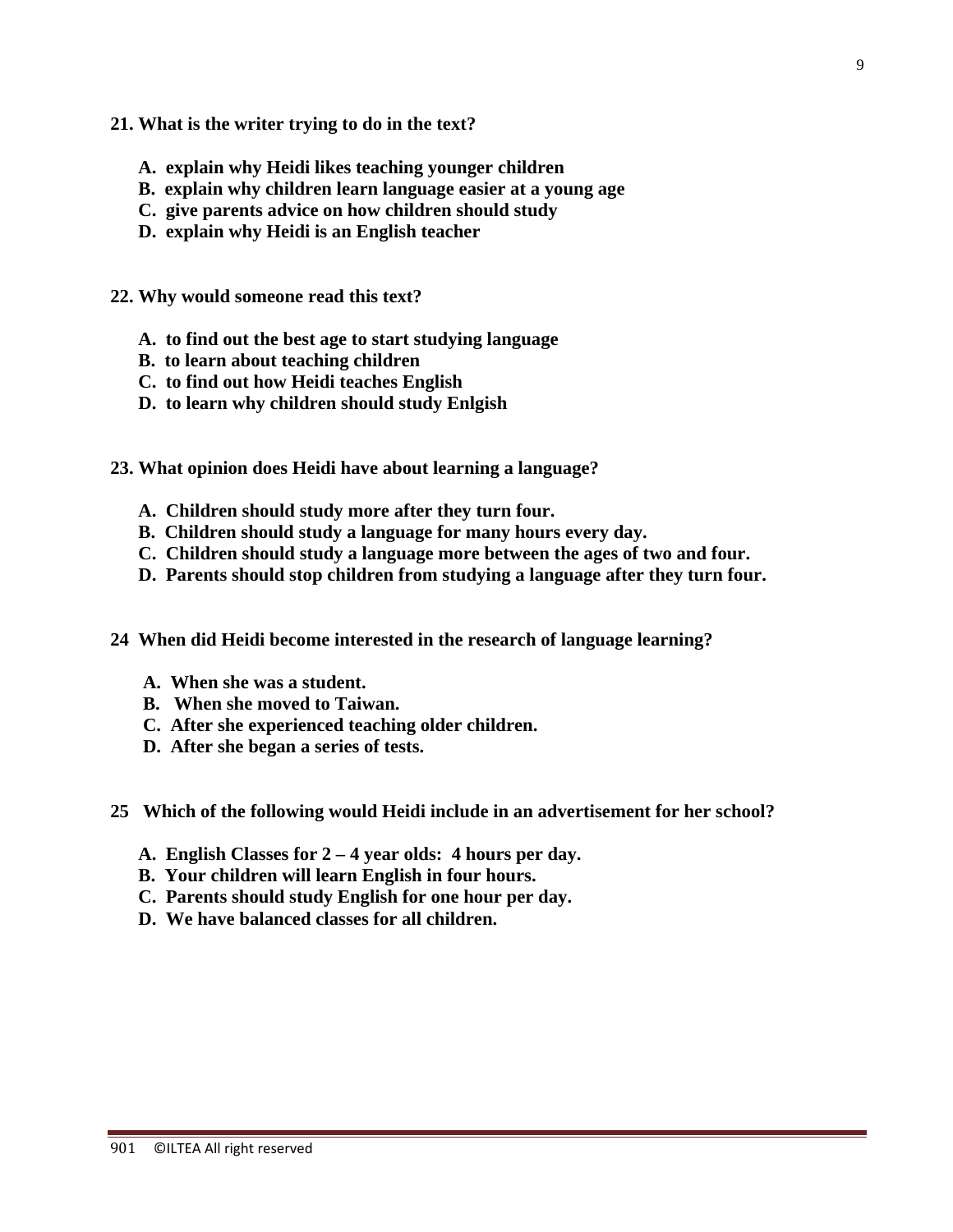#### QUESTIONS 26 – 35

- Read the text below and choose the correct word for each space.
- For each question, mark the letter next to the correct word  $A$ , B, C or D  $-$  on your answer sheet.

#### AN AWFULLY BIG ADVENTURE

When Jane first  $(0)$   $C$  to Mark that they buy a boat and sail around the world Mark thought she was crazy. Mark needed to **(26)** \_\_\_\_\_\_\_\_\_\_\_\_\_\_\_ convinced that such a **(27)** \_\_\_\_\_\_\_\_\_\_\_ was possible. Jane reminded Mark **(28)** \_\_\_\_\_\_\_\_\_\_ her brother had been **(29)** \_\_\_\_\_\_\_\_\_\_\_ officer in the navy for ten years. She was sure that he could help **(30)** \_\_\_\_\_\_\_\_\_\_ to plan the trip. Mark agreed, and the **(31)** \_\_\_\_\_\_\_\_ week they went to meet her brother. When Jane's brother told them that he **(32)** \_\_\_\_\_\_\_\_\_ only been a cook in the navy Mark was ready to call off the trip. Jane insisted on going ahead with the trip because she had **(33)** \_\_\_\_\_\_\_\_\_ traveled and she wanted to **(34)** \_\_\_\_\_\_\_\_ the world. They left on the trip on a fine, sunny day, but two weeks **(35)** \_\_\_\_\_\_\_\_\_\_ the boat sank in a storm. Anyway, they ate very well for those two weeks.

| <b>Example</b><br>A. decided<br><b>B.</b> insisted<br>C. suggested<br>$\mathbf{0}$ .<br>D. commented |          |                   |              |                                                                |  |  |  |
|------------------------------------------------------------------------------------------------------|----------|-------------------|--------------|----------------------------------------------------------------|--|--|--|
|                                                                                                      |          |                   |              |                                                                |  |  |  |
|                                                                                                      |          |                   |              | $\overline{\mathbf{C}}$<br>B<br>${\bf E}$<br>D<br>$\mathbf{A}$ |  |  |  |
| 26.                                                                                                  | A. will  | B. was            | C. am        | D. be                                                          |  |  |  |
| 27.                                                                                                  | A. tour  | <b>B.</b> travel  | C. trip      | D. visit                                                       |  |  |  |
| 28.                                                                                                  | A. that  | <b>B.</b> this    | C. then      | D. while                                                       |  |  |  |
| 29.                                                                                                  | A. the   | B. an             | C. any       | D. a                                                           |  |  |  |
| 30.                                                                                                  | A. they  | <b>B.</b> them    | C. their     | D. they're                                                     |  |  |  |
| 31.                                                                                                  | A. other | <b>B.</b> another | C. following | D. after                                                       |  |  |  |
| 32.                                                                                                  | A. had   | B. has            | C. was       | D. have                                                        |  |  |  |
| 33.                                                                                                  | A. ever  | <b>B.</b> always  | C. sometimes | D. never                                                       |  |  |  |
| 34.                                                                                                  | A. saw   | <b>B.</b> watch   | C. see       | D. look                                                        |  |  |  |
| 35.                                                                                                  | A. after | <b>B.</b> later   | C. time      | D. into                                                        |  |  |  |

901 ©ILTEA All right reserved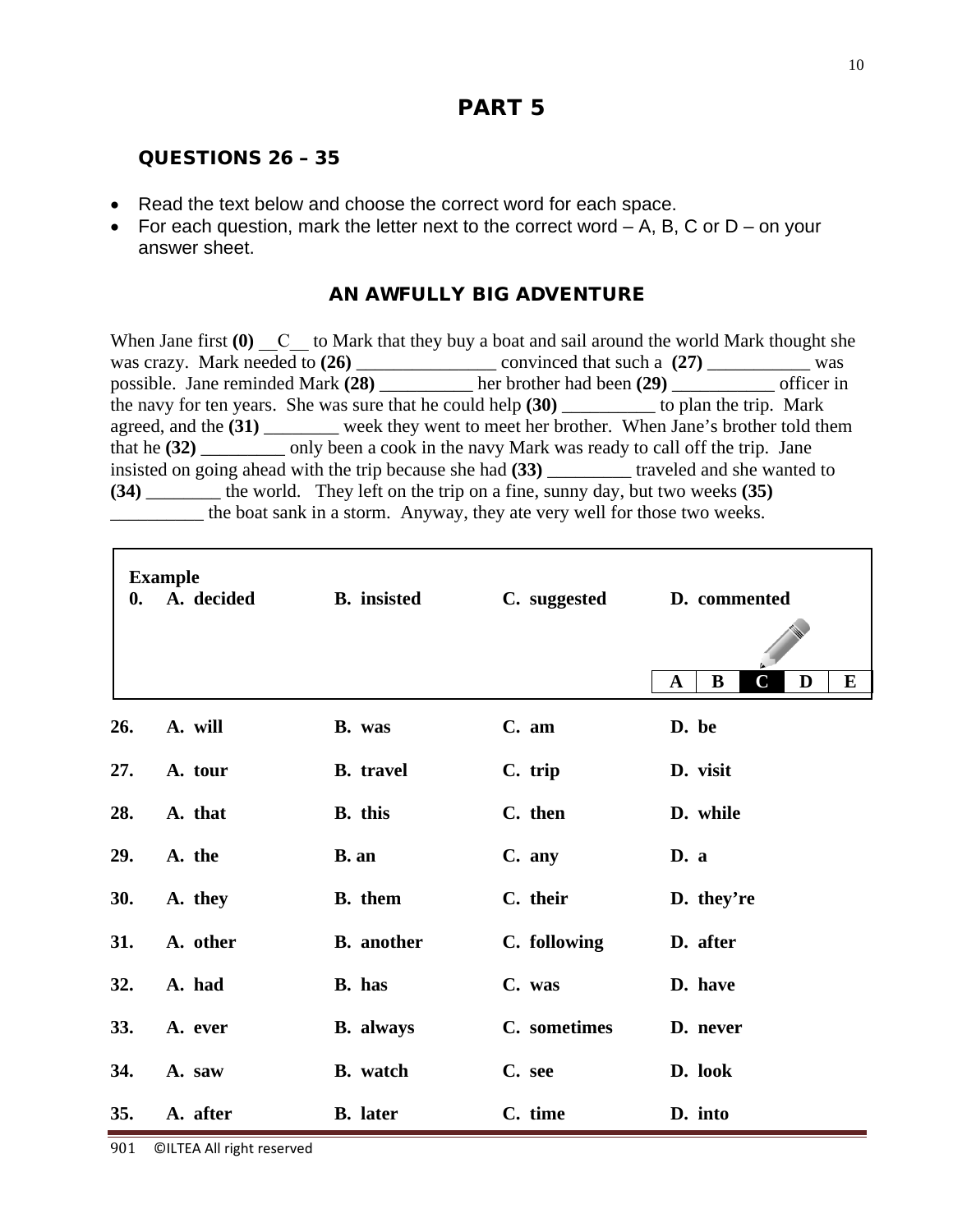

# **ILTEA English Proficiency Tests**

# **B1**

# **Listening Test**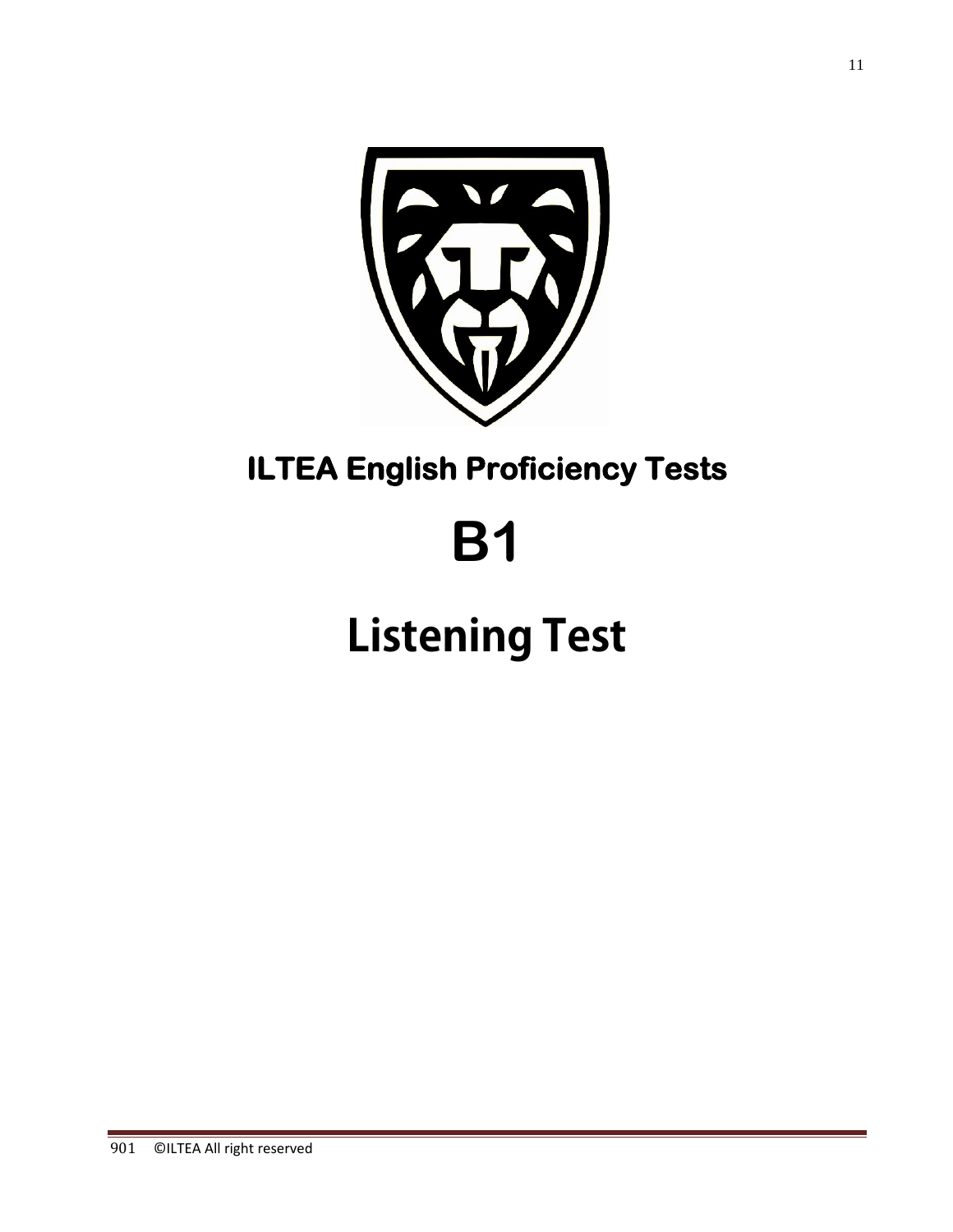#### QUESTIONS 1 – 7

- There are seven questions in this Part.
- For each question there is a short recording.
- You will hear each recording twice.
- For questions 1 –7, choose one answer for each question.



- **1.** What time will the train leave? A. 9:45
- **2. Which is the photo of the girl's mother? A. the pretty woman with glasses**
- **3. What must the man wear for work? A. formal dress**
- 
- **4. Where will they sit in the park? A. on the bench by the pond**
- 
- **B. in one hour**
- **C. 10:45**
- **D. does not say**
- 
- **B. the young woman with glasses**
- **C. the young woman without glasses**
- **D. the pretty woman in the garret**
- 
- **B. a suit with tie**
- **C. a suit without tie**
- **D. only on Saturday**
- 
- **B. on the bench by the tree**
- **C. on the bench by the window**
- **D. on the bench without shade**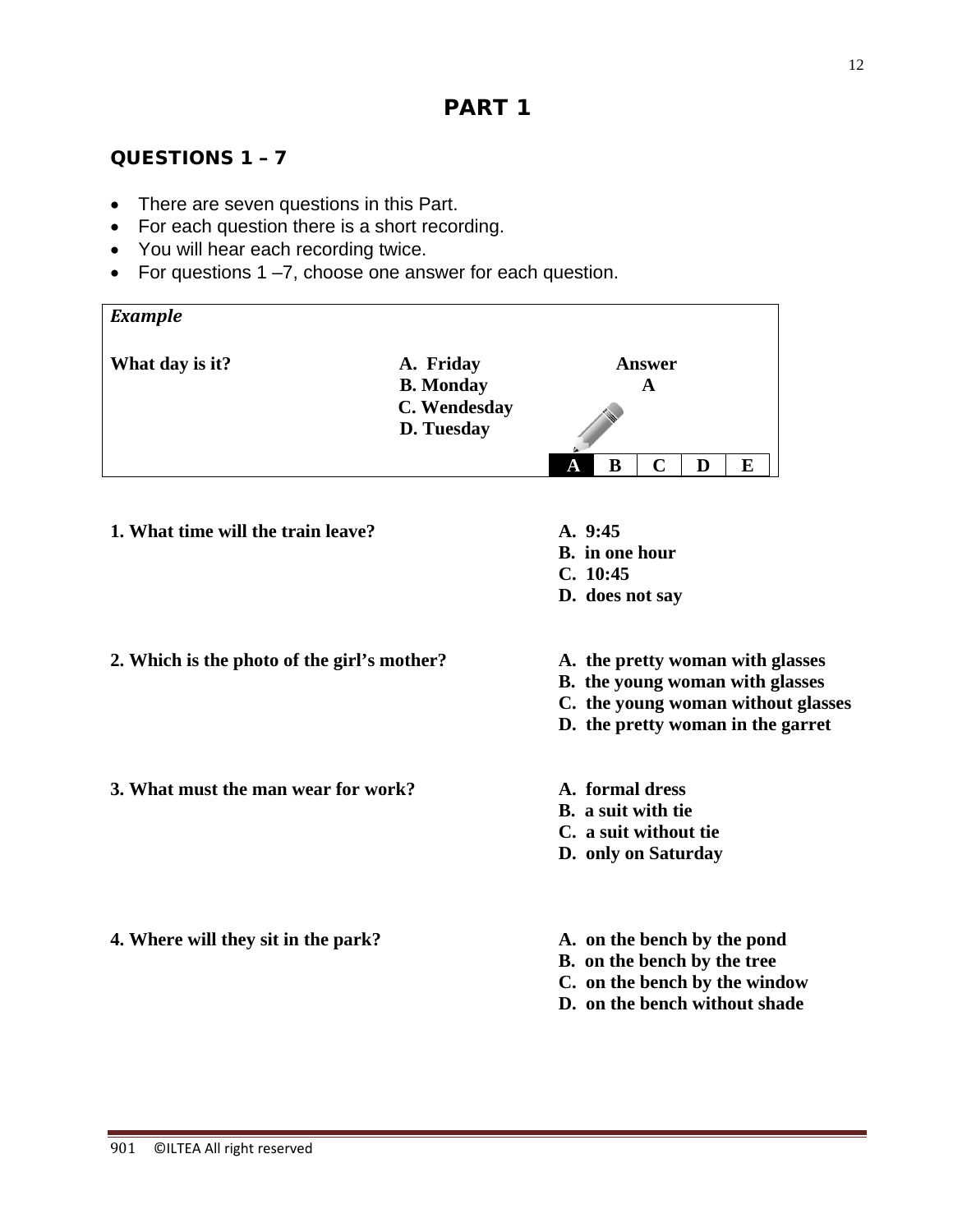- **5. What did the man forget? A. glasses**
- **6. Where is the woman going? A. restaurant**
- 
- **B. wallet C. key**
- **D. none**
	-
	- **B. grocery**
	- **C. bakery**
	- **D. corner**
- **7. Where is the magazine? A. on the table**
	-
	- **B. on the TV**
	- **C. under the TV**
	- **D. under the table**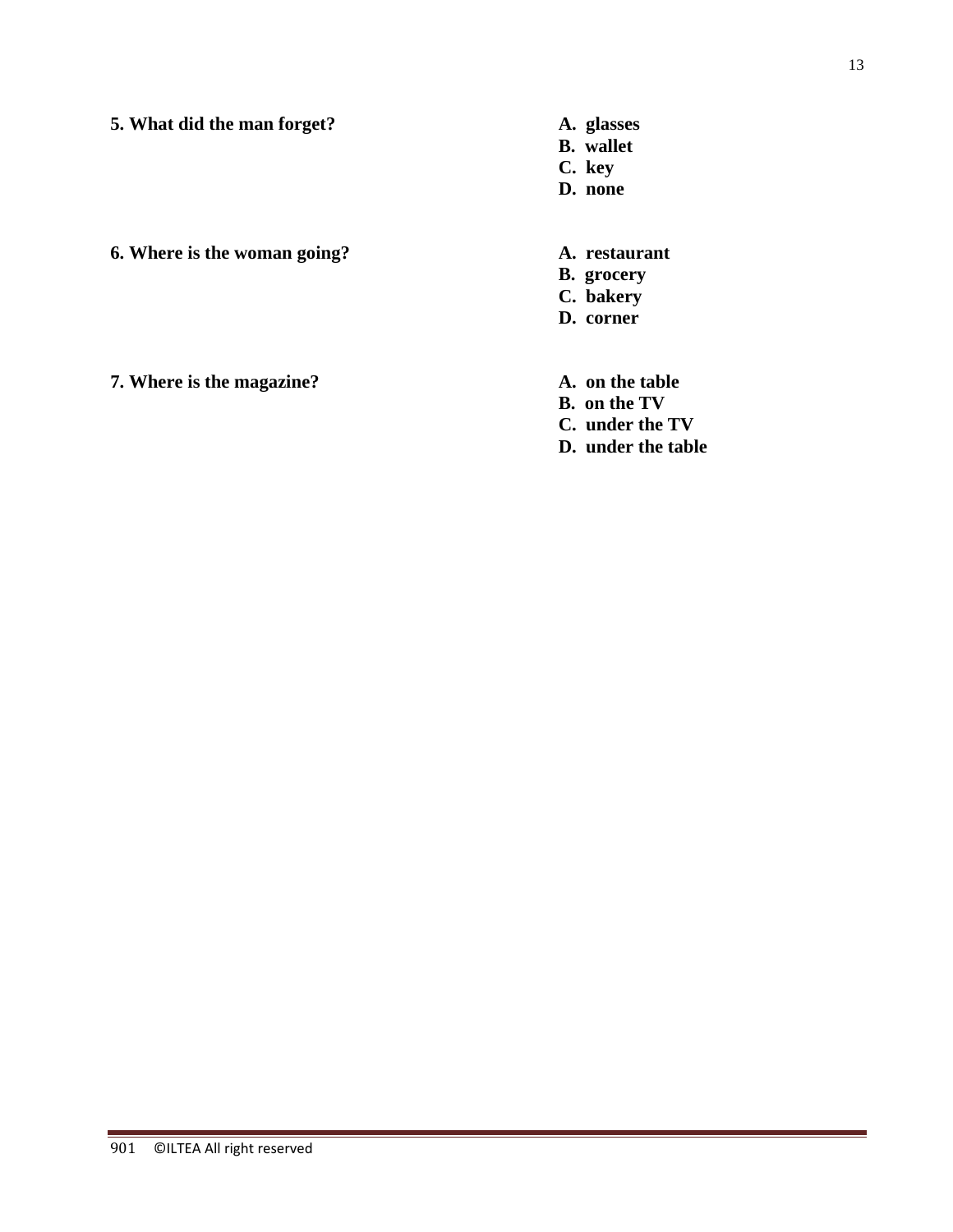#### QUESTIONS 8 – 13

- Look at the questions for this Part.
- You will hear a tour guide telling a tour group about a day trip in the Blue Mountains.
- Please choose the answer for each question.

| 8. The tour bus will leave in about    | A. 15 minutes.          |
|----------------------------------------|-------------------------|
|                                        | B. 50 minutes.          |
|                                        | C. 5 minutes.           |
|                                        | D. 30 minutes.          |
| 9. The tour bus will travel along      | A. high road 9.         |
|                                        | B. freeway 19.          |
|                                        | C. highway 9.           |
|                                        | D. highway 90.          |
| 10. The first stop will be at          | A. 10:15.               |
|                                        | B. 10:30.               |
|                                        | C. 10:13.               |
|                                        | D. 10:40.               |
| 11. The Narwalli Trail is a beginner's | A. climbing trail.      |
|                                        | <b>B.</b> hiking trail. |
|                                        | C. cycling trail.       |
|                                        | D. riding trail.        |
| 12. The tour group might see a         | A. koala.               |
|                                        | B. goanna.              |
|                                        | C. eucalyptus stand.    |
|                                        | D. habitat.             |
| 13. The tour of the brewery will be    | A. in the lounge.       |
|                                        | <b>B.</b> different.    |
|                                        | C. about rocks.         |
|                                        | D. one hour.            |
|                                        |                         |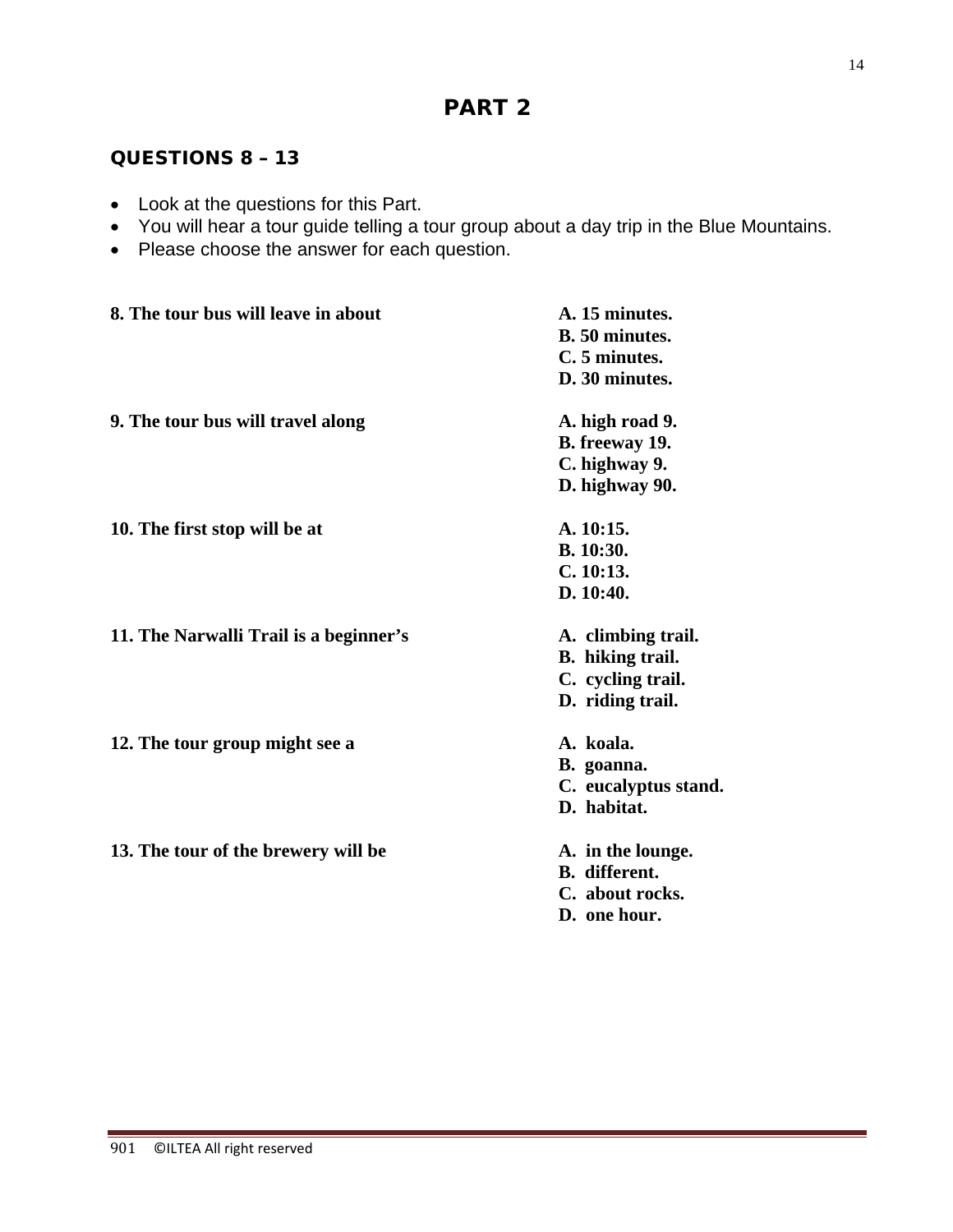#### QUESTIONS 14 – 19

- Look at the notes about the restaurants on the North Star cruise ship.
- Some information is missing.
- You will hear an announcement about the restaurants.
- For each question, Choose the answer for the numbered spaces.

#### WELCOME ABOARD THE NORTH STAR!

| <b>AURORA DINING ROOM</b>                                                                                              |  |  |  |  |
|------------------------------------------------------------------------------------------------------------------------|--|--|--|--|
| This restaurant is on deck $(14)$ ________________.<br>This restaurant offers lunch and $(15)$ ______________.         |  |  |  |  |
| <b>YUKON DINER</b>                                                                                                     |  |  |  |  |
| This restaurant offers breakfasts, lunches, dinners and specializes in                                                 |  |  |  |  |
| <b>GEORGIA CAFÉ</b>                                                                                                    |  |  |  |  |
| This restaurant offers an all-you-can-eat $(17)$ ______________buffet and delicious French<br><i>inspired lunches.</i> |  |  |  |  |
| <b>ARCTIC FOX PUB</b>                                                                                                  |  |  |  |  |
| This traditional British style pub, with over $(18)$ _____________ beers on tap is open until                          |  |  |  |  |

| 14.        | A. four    | <b>B.</b> eight     | C. two      |
|------------|------------|---------------------|-------------|
| 15.        | A. supper  | <b>B.</b> support   | C. salad    |
| 16.        | A. starter | <b>B.</b> salad     | C. desserts |
| <b>17.</b> | A. bread   | <b>B.</b> breakfast | C. lunch    |
| 18.        | A. fifteen | <b>B.</b> fifty     | C. fiftieth |
| <b>19.</b> | A. 3 a.m.  | <b>B.</b> treatment | C. 3 p.m.   |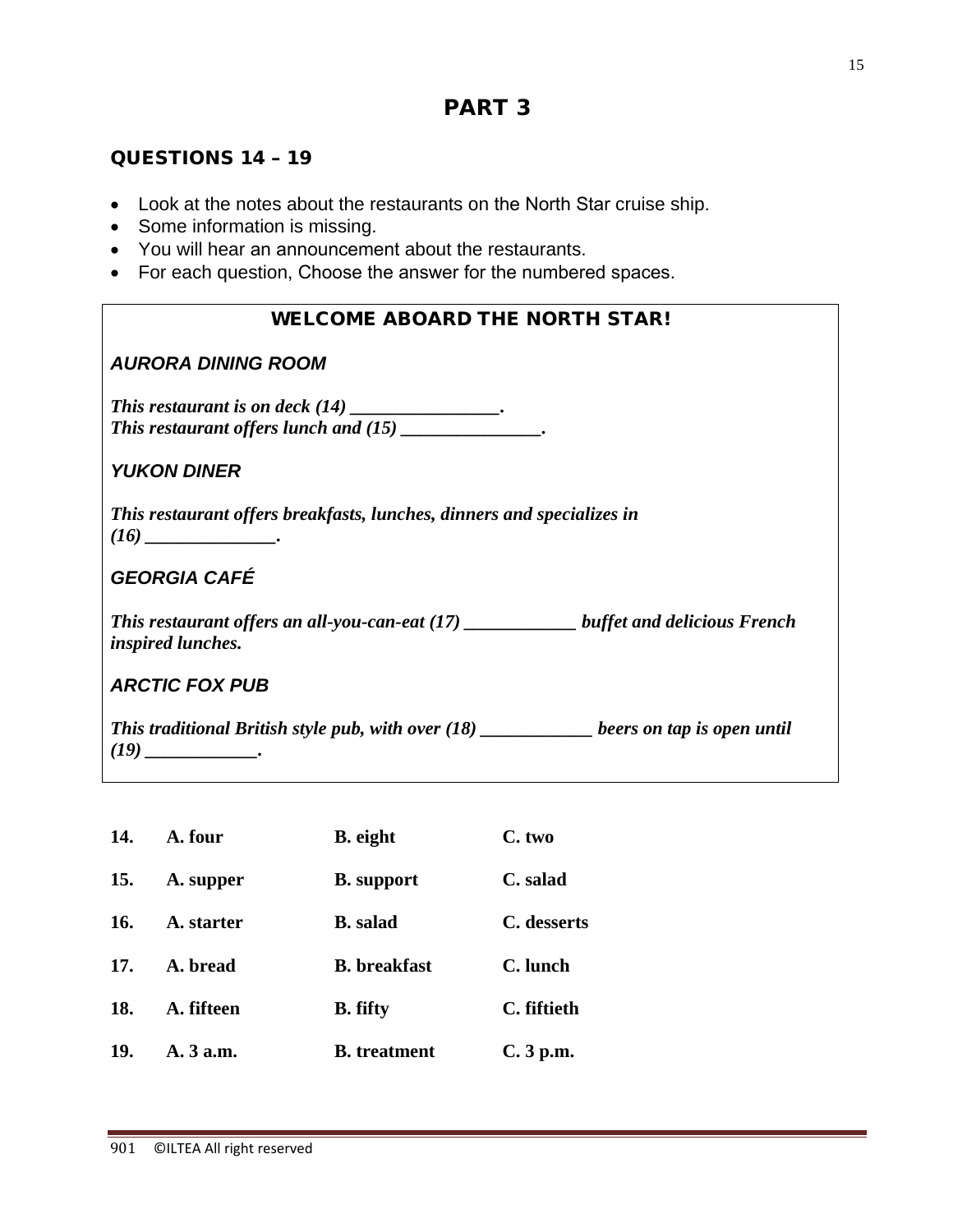#### QUESTIONS 20 – 25

- Look at the six statements for this Part.
- You will hear a conversation between a boy, Jim and his friend, Alice.
- Decide if you think each statement is correct or incorrect.
- If it is correct, mark *A* on your answer sheet for *YES*. If it is not correct, mark *B* on your answer sheet for *NO*.

| 20 Alice's play opens tomorrow night.                          | A. Yes | B. No |
|----------------------------------------------------------------|--------|-------|
| 21 The play shows every night of the week before<br>Christmas. | A. Yes | B. No |
| 22 The last show is December 21 <sup>st</sup> .                | A. Yes | B. No |
| 23 Jim is helping to build sets.                               | A. Yes | B. No |
| 24 The puppet show will also be at the theater.                | A. Yes | B. No |
| 25 Alice's rehearsal starts at 7:30.                           | A. Yes | B. No |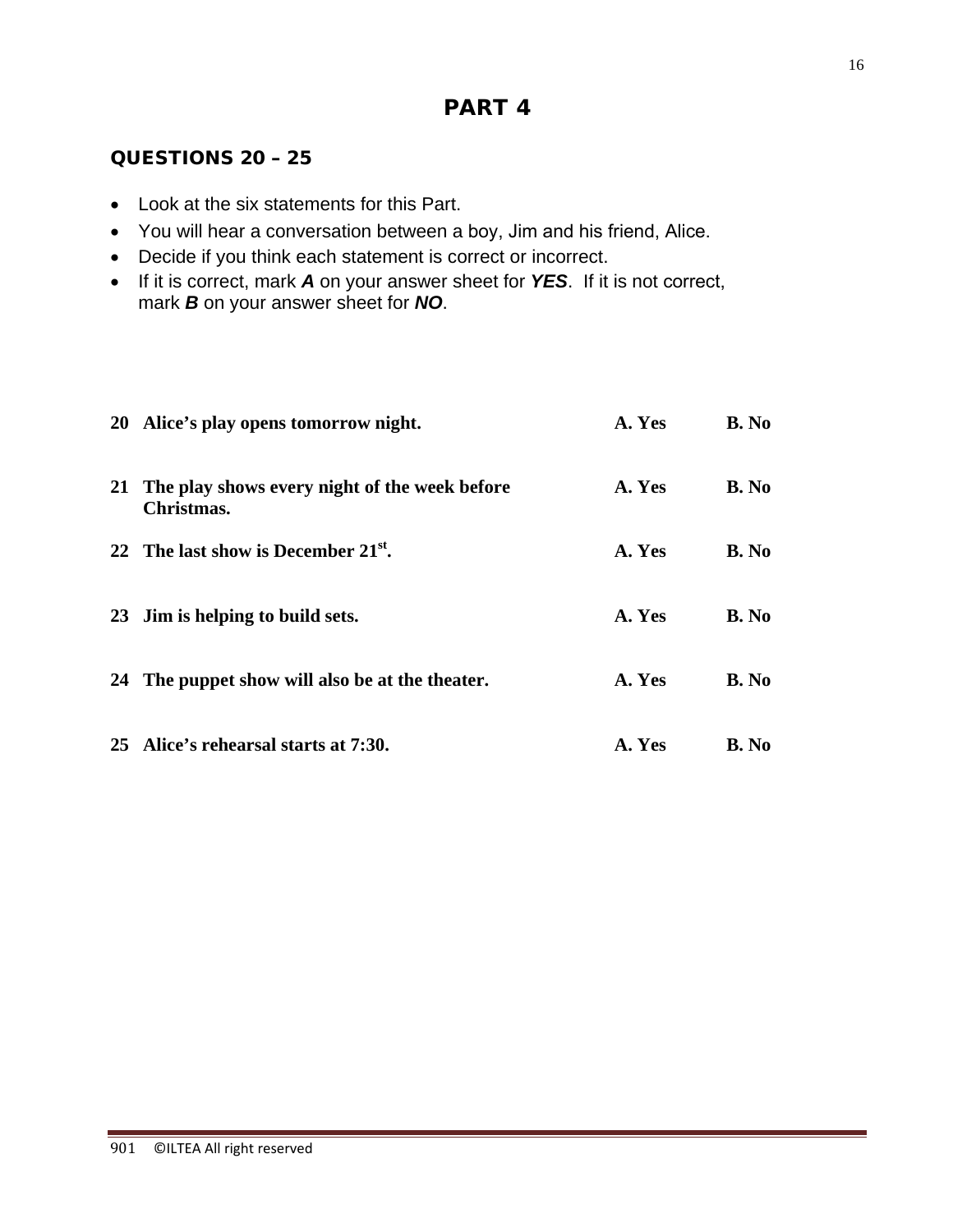ī